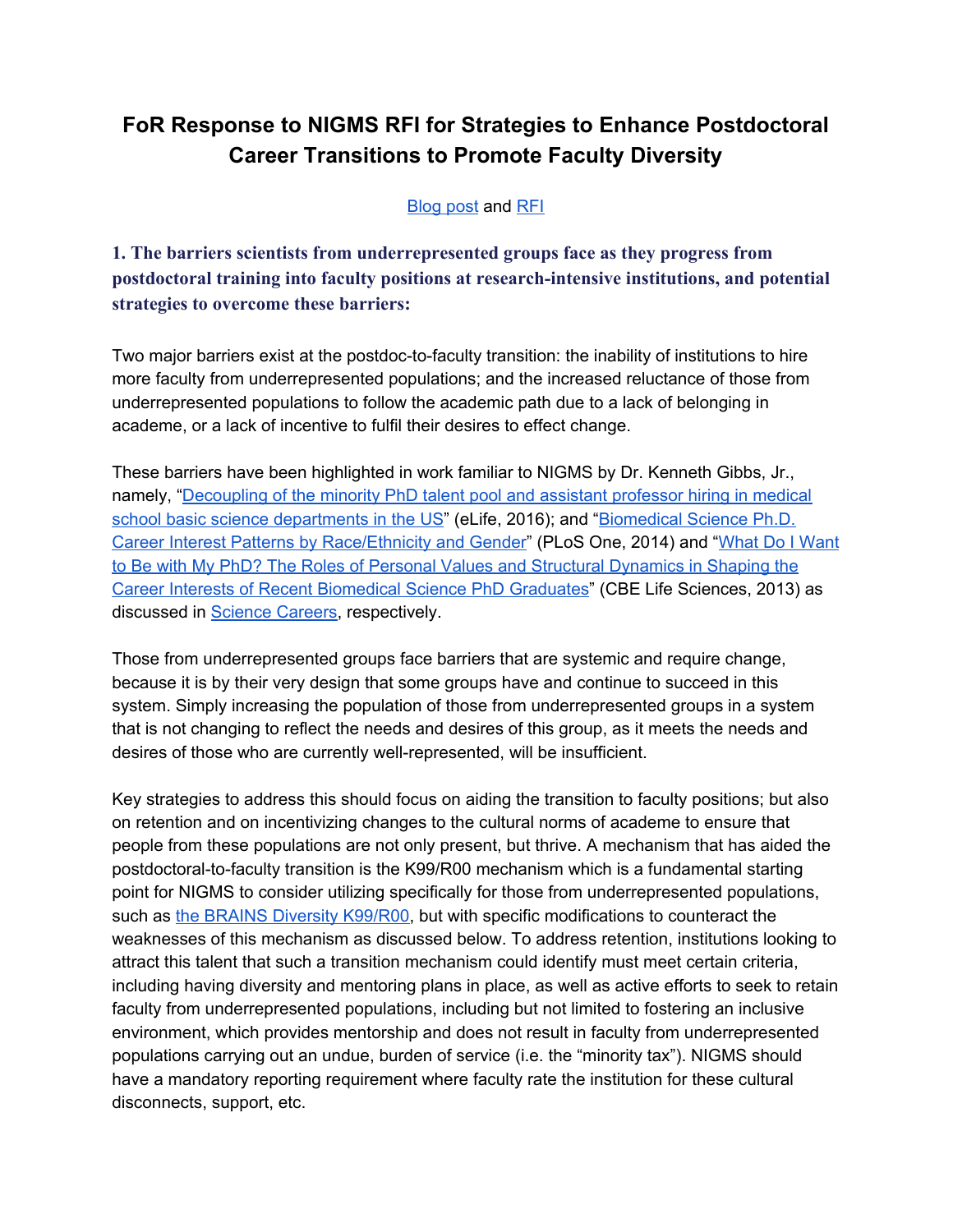Aggressive university start-up packages without fund expiration dates (that are not simply replaced by the "R00" component of a K99/R00-like mechanism) and standardized coverage of moving expenses, coupled with continual opportunities for seed funding (that are not just provided at time of hire but instead provide opportunities for more sustained financial investment) should be a considered requirement for NIGMS to expect of recipient institutions, to ensure that the institution is as committed to the investment in the investigator as NIGMS. Recognition of service carried out by faculty in tenure and promotion should also be demonstrated by an institution, so that this labor is rewarded and factored into tenure decisions, as this work is more often carried out by women and minorities, but does not receive the recognition that it deserves in research departments. In the NIGMS T32 [\(PAR-17-341\)](https://grants.nih.gov/grants/guide/pa-files/par-17-341.html) the review criteria for institutional and departmental commitment to the program highlight institutional policies that should be in place to score highly on the grant. Questions like these should be written into potential training/transition grants to motivate institutions to change their promotion structure. Similarly, peer-to-peer/cohort hiring and senior mentorship plans should be in place and demonstrated to NIH as a condition for receipt of funds by an institution.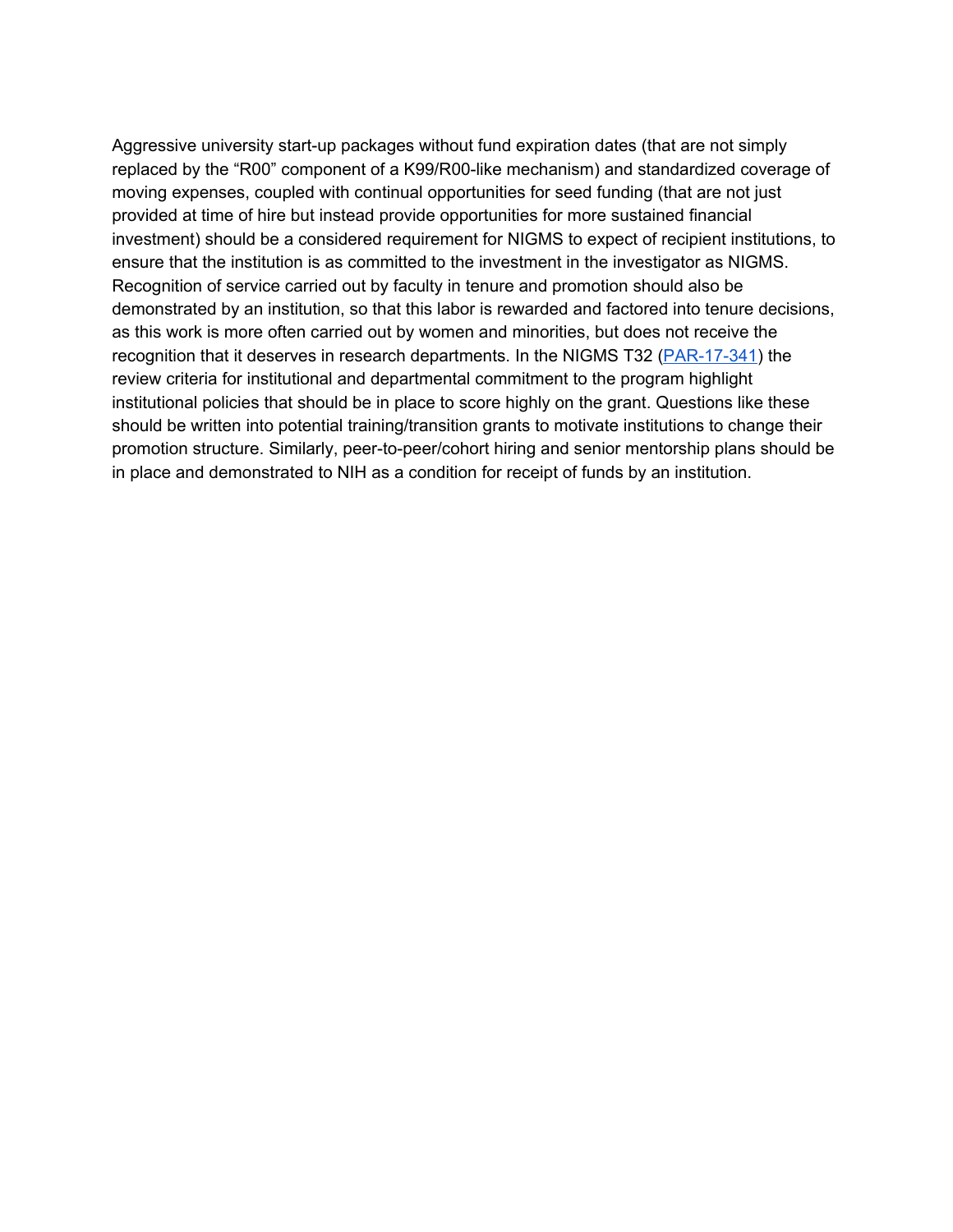## **2. The qualities and perspectives that scientists from underrepresented groups bring to the research enterprise, and how these can be drawn upon to encourage and promote career transitions into the professoriate at research-intensive institutions**

NIGMS will already be aware of the science of [workforce](https://diversity.nih.gov/science-diversity) diversity resource maintained by the Office of Scientific Workforce Diversity at NIH. Suffice it to say that it requires a diversity of experiences, perspectives and expertise to solve problems and innovate; and the perspectives that those from underrepresented populations bring to teams with a lack of diversity are just as much an essential criterion of solving a problem as bringing in those with specific technical skill sets.

In addition, training is an inherent part of the research enterprise. The U.S. taxpayer invests considerable sums of money in providing the NIH with it's mostly-trainee workforce, and therefore it should be central to the mission of NIGMS to ensure that those being trained are representative of those paying for that training. Therefore ensuring that training environments are inclusive, and adequate mentoring environments, for all within it, are critical. This is only possible again with a diverse faculty population guiding that training and building an inclusive training environment, that also seeks to solve difficult problems to the benefit of society. It is particularly important for faculty from underrepresented populations to be visible role models, but also for the entire faculty body to be working together to accommodate all needs and requirements, to the success of all involved.

A lack of representation indicates to the current trainee population that they will not be welcomed into the professoriate at research-intensive institutions, and that differences in approaches to solving problems are not welcome. This not only encourages those from underrepresented populations to leave; it means that the science and the approaches they bring are also lost to the research enterprise.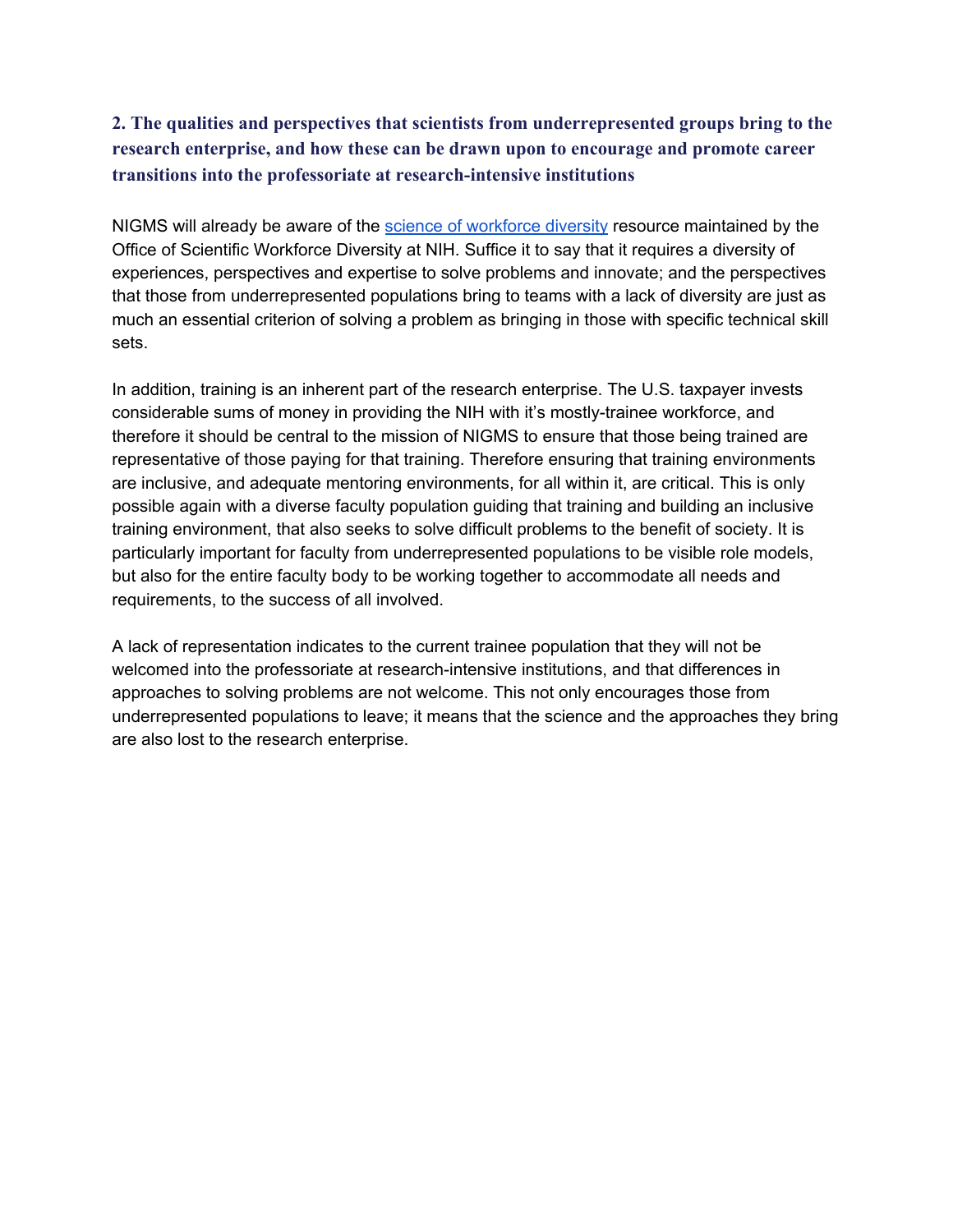**3. Approaches that key stakeholders (e.g., faculty advisors, institutions, scientific societies, etc.) can employ to promote the successful career transitions of postdoctoral scientists from underrepresented groups into the professoriate at research-intensive institutions, and how these can be coordinated and sustained to maximize impact**

Any approaches that are carried out in attempts to promote successful career transitions of postdoctoral scientists from underrepresented groups into the professoriate at research-intensive institutions should be studied and published, regardless of whether or not they succeed, to solve this problem in the same way as scientists try to solve any other research question. This requires in particular that faculty advisors and institutions count and track their postdocs; that scientific societies facilitate knowledge-sharing within and between communities; and that funding institutes such as NIGMS provide the incentives within their awards to do so.

Providing a specific K99/R00-like mechanism for hiring faculty from underrepresented populations is a direct example of an approach that NIGMS could carry out, and study, comparing and contrasting both the parent K99/R00 (in which the small number of black applicants, for example, have half the [success](http://rescuingbiomedicalresearch.org/blog/examining-distribution-k99r00-awards-race/) rate of white applicants) and the BRAINS Diversity K99/R00. In addition NIGMS could encourage use of and knowledge around diversity supplements, as mentioned in Recommendation 5.5 of the National Academies' "The [Next](https://www.nap.edu/catalog/25008/the-next-generation-of-biomedical-and-behavioral-sciences-researchers-breaking) Generation of Biomedical and Behavioral Sciences [Researchers:](https://www.nap.edu/catalog/25008/the-next-generation-of-biomedical-and-behavioral-sciences-researchers-breaking) Breaking Through" report (2018).

Approaches employed by ALL stakeholders should attempt to resolve cultural disconnects within the research enterprise, and resolve underlying issues, including but not limited to:

- Financial insecurity e.g. by ensuring that postdocs are paid salaries consistent with repeated recommendations, and that attempts are made by institutions and NIH to reduce training times;
- Mental health e.g. giving postdocs access to institutional student health and counselling services;
- Feeling of isolation e.g. through mentoring and peer-support networks at institutions and in scientific societies; with time out of lab mandated and funds provided to support efforts adequately, and with requirements for receipt of funding conditional on such support networks being demonstrable to NIGMS;
- Work/life balance e.g. setting realistic time limitations similar to medical residents (particularly given that institutions track vacation time, but not overtime);
- Pressure to publish in certain journals e.g. supporting the use of preprints and peer review training activities that recognize the scholarship of researchers and not an indirect measure of a journal's "impact";
- Funding Insecurity e.g. provide postdocs with training and control of funds/funding through fellowship mechanisms, including grant writing training and fund management,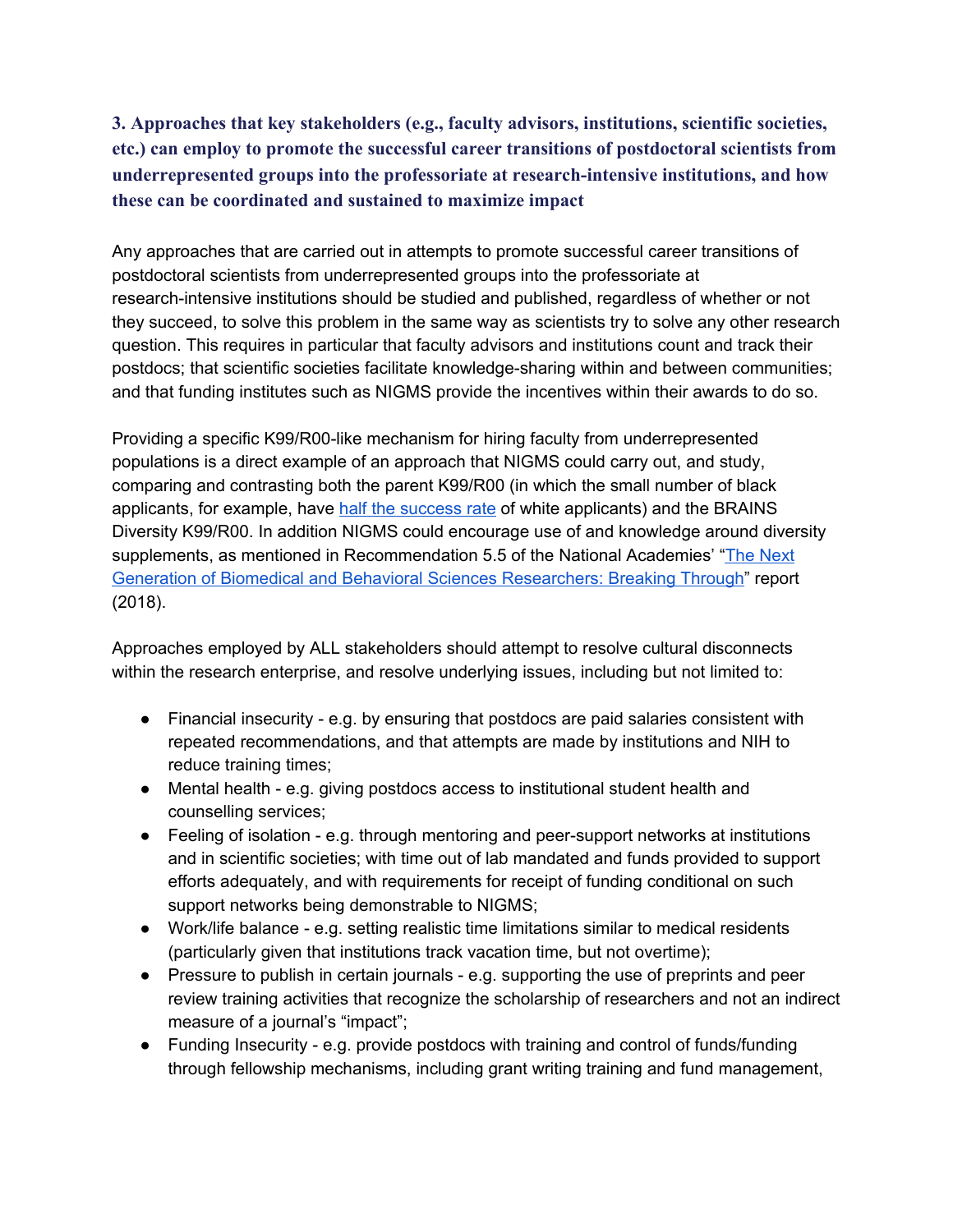rather than suppressing potential independent research paths by placing them on another investigators research grant, fulfilling another investigator's aims

- Lack of adequate mentoring e.g. requiring those who have trainees to be competent mentors;
- Insufficient management training that impacts the current and future training environment - e.g. requiring that postdoctoral training including both management and mentoring training required to competently manage a research group; ensuring that faculty also have such training that is refreshed periodically, including an introductory mandatory management training course in their first semester on the job; and only awarding funds to institutions that have such programs in place. Such requirements exist for treatment of animals, and all stakeholders should ensure that treatment of employees is similarly held to a certain standard. Likewise training on implicit and unconscious bias, particularly immediately before hiring or peer review activities, and sexual harassment training should be in place, similar to training for misconduct in research requirements.

Research intensive institutions should be encouraged to make diversity statements a requirement for faculty applications, and NIGMS could provide guidance on using these early in the evaluation process.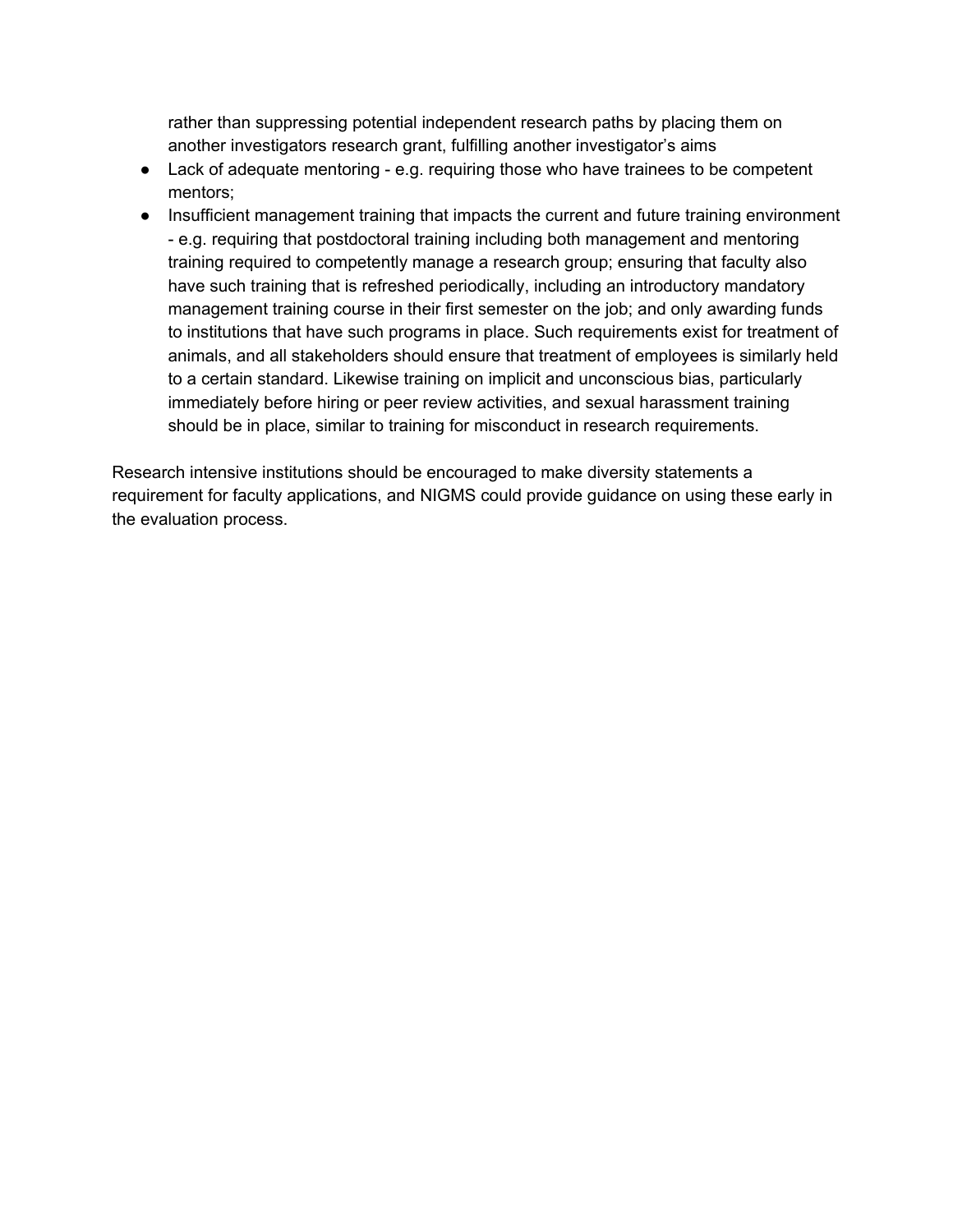## **4. Current strategies that have been successful in promoting the transition of postdoctoral scientists from underrepresented groups into independent, tenure-track faculty positions**

NIGMS should look to the great success of their own [IRACDA](https://www.nigms.nih.gov/Training/CareerDev/Pages/TWDInstRes.aspx) (K12) award, which has successfully retained many researchers from underrepresented populations as faculty in academic settings with a focus on teaching. This program provides training and directly rewards those who may otherwise have left academe because of a lack of incentives for them to stay and carry out the work that drives them. The IRACDA experiment should be expanded and other similar programs could be considered, including but not limited to those wishing to become excellent mentors; scientific communicators; or scientific leaders in academic settings. NIGMS could consider incentives for institutions to experiment with development of such initiatives.

The NGRI working group has suggested (see [Slide](https://acd.od.nih.gov/documents/presentations/06142018Florez.pdf) 36) expanding [MIRA](https://grants.nih.gov/grants/guide/pa-files/PAR-17-094.html) (R35)-like support to Early Stage Investigators and NIGMS should also pay particular attention to whether transitions may be aided by such a mechanism in place, particularly targeted to new faculty from underrepresented populations.

The K99/R00 is an example of a mechanism that has successfully aided postdoctoral-to-faculty transitions but has become entangled with usual markers of prestige and pedigree that taint many NIH award mechanisms, and has demonstrably failed in aiding applicants from underrepresented populations - black applicants are half as likely to receive an award as white applicants, and black awardees are significantly less likely to make the transition to the R00 phase as white awardees, as described by Rescuing [Biomedical](http://rescuingbiomedicalresearch.org/blog/examining-distribution-k99r00-awards-race/) Research. The [BRAINS](https://grants.nih.gov/grants/guide/pa-files/PAR-18-813.html) [Diversity](https://grants.nih.gov/grants/guide/pa-files/PAR-18-813.html) K99/R00 is an example to compare any NIGMS approach with, particularly considering adding a component where the awardees from each cycle could have a meeting at NIH to meet, and discuss their projects and issues they encounter. K awards (see [RFA-HL-18-026](https://grants.nih.gov/grants/guide/rfa-files/RFA-hl-18-026.html)) often have written into them requirements that travel should be budgeted to visit NIH for 2 day meetings to discuss their projects. Awardees should have the opportunity to meet up at least once a year. Especially since when it comes to retention, cohort models in undergraduate programs have done a good job in promoting those from underrepresented population into STEM (see the [Meyerhoff](https://meyerhoff.umbc.edu/) Scholars Program at University of Maryland Baltimore County). Those from underrepresented populations transitioning to faculty may often lack support within their institution, and NIGMS could consider ways they can provide that support for its awardees. Similarly programs such as the Howard Hughes Medical Institute's [Hannah](https://www.hhmi.org/programs/hanna-h-gray-fellows-program) Gray Fellows Program could be used as a point of comparison.